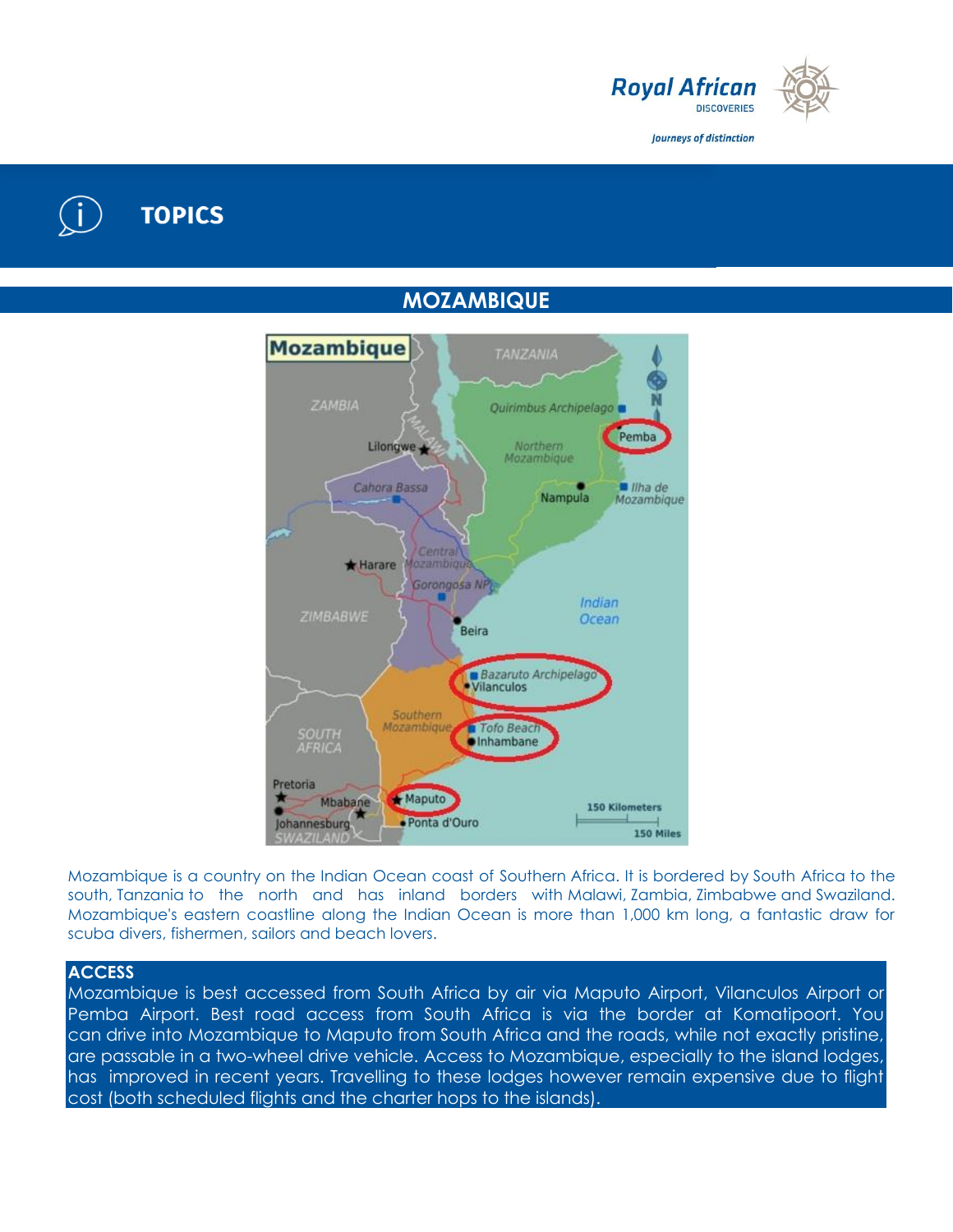#### **AIR TRANSFERS**

To get from Johannesburg to Mozambique, you have the following flight options:

- Johannesburg to Maputo daily flights on South African Airways or Air Mozambique Johannesburg to Vilanculos – daily flights on Federal Air or Air Mozambique
- 
- Nelspruit to Vilanculos 6 flights a week on Federal Air or Air Mozambique. This is a perfect Beach and Bush combination option
- Johannesburg to Pemba 5 flights a week on SA Airlink or Air Mozambique as well as some flights via Maputo

There is the option of further island hops from Pemba or Maputo with CFA Air charters.

# **PLACES OF INTEREST**

# **MAPUTO**

In the capital city of Maputo, formerly Lourenço Marques, you are never far from the coast and visitors to the city can enjoy the refreshing sea breeze at the many restaurants serving locally caught seafood. Along the coast is the fish market, where you will find fresh fish for the barbeque without all the effort of catching it. Only a day trip away are the beaches of Macaneta and Inhaca Island which is a popular spot for diving and snorkelling.

# **INHAMBANE**

This sleepy historic town is 485 km north of Maputo. It has some great colonial architecture (in a low-key sort of way) and is considered by many to be one of the prettiest towns in Mozambique. It is situated on a peninsula overlooking a bay, and also serves as a springboard to the coastal resorts around Tofo beach.

# **VILANCULOS**

Vilanculos is the Mozambican capital of water sports. It's a popular beach resort area and is the gateway to the Bazaruto Archipelago, Mozambique's only underwater national park.

#### **THE BAZARUTO ARCHIPELAGO**

The Bazaruto Archipelago consists of five idyllic islands: Bazaruto, Benguerra, Magaruque, Santa Carolina and Bangue. The Archipelago is truly one of the most beautiful destinations on the African continent. The area, including the coral reefs surrounding the islands, is now protected as a conservation area and national park making it the only official marine reserve in the country. The park is one of the largest in the Indian Ocean and a crucial achievement in global marine conservation. A nearly untouched paradise on earth, the archipelago has earned its reputation as the Pearl of the Indian Ocean.

#### **PEMBA**

Pemba is one of the most important centers in Northern Mozambique, with banks, supermarkets and restaurants. The town was built over rolling hills and most people live in wooden huts set amongst the numerous thick baobab trees. Pemba is renowned for its Portuguese colonial architecture and is a prime destination for water sports and diving enthusiasts as a coral reef lies close to the shore. International flights and new facilities are emerging steadily. Along the northern Mozambican coastline, from the historic port of Pemba in the south to the town of Palma in the north, lies the idyllic islands of the Quirimbas Archipelago. With its' 27 islands virtually untouched and unexplored, the Quirimba archipelago represents one of the few tropical island destinations in the world still untainted by man's influence. The Quirimbas National Park is a 1500km² sanctuary for the remarkable flora and fauna residing in this marine area.